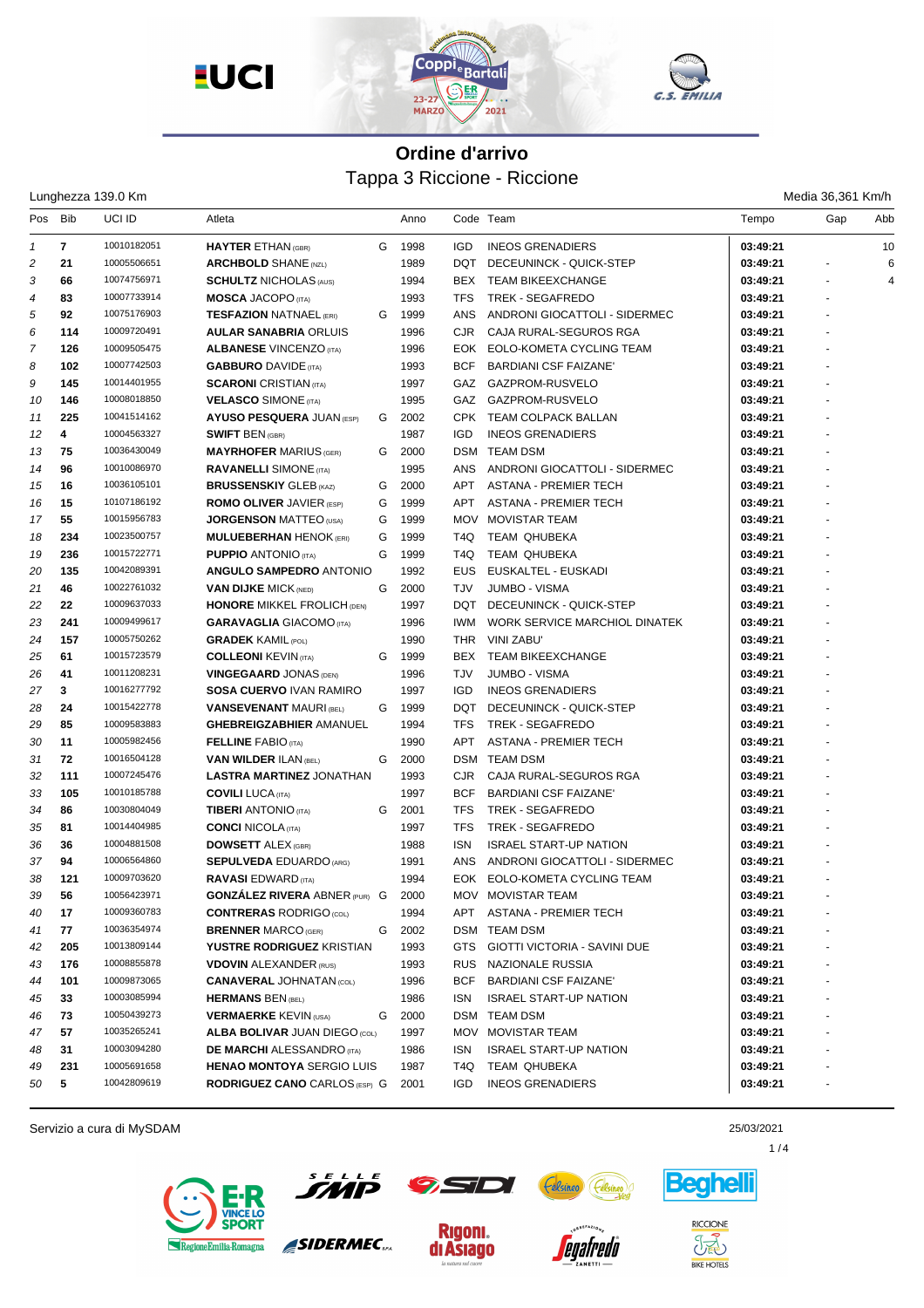

| Lunghezza 139.0 Km |
|--------------------|
|--------------------|

Media 36,361 Km/h

| Pos | Bib          | UCI ID      | Atleta                                                     |   | Anno         |            | Code Team                                         | Tempo                | Gap                      | Abb |
|-----|--------------|-------------|------------------------------------------------------------|---|--------------|------------|---------------------------------------------------|----------------------|--------------------------|-----|
| 51  | 107          | 10009391503 | <b>CARBONI</b> GIOVANNI (ITA)                              |   | 1995         | <b>BCF</b> | <b>BARDIANI CSF FAIZANE</b>                       | 03:49:21             |                          |     |
| 52  | 216          | 10019372601 | <b>DOUBLE PAUL (GBR)</b>                                   |   | 1996         |            | MGK MG.K VIS VPM                                  | 03:49:21             |                          |     |
| 53  | 127          | 10011235008 | <b>FORTUNATO LORENZO (ITA)</b>                             |   | 1996         | <b>EOK</b> | EOLO-KOMETA CYCLING TEAM                          | 03:49:21             |                          |     |
| 54  | 82           | 10008670871 | <b>EG NIKLAS (DEN)</b>                                     |   | 1995         | <b>TFS</b> | TREK - SEGAFREDO                                  | 03:49:21             | $\blacksquare$           |     |
| 55  | 32           | 10051994206 | <b>PICCOLI JAMES (CAN)</b>                                 |   | 1991         | <b>ISN</b> | <b>ISRAEL START-UP NATION</b>                     | 03:49:21             |                          |     |
| 56  | 34           | 10007882242 | <b>NIV GUY (ISR)</b>                                       |   | 1994         | <b>ISN</b> | <b>ISRAEL START-UP NATION</b>                     | 03:49:21             |                          |     |
| 57  | 165          | 10030342489 | <b>FRIGO MARCO</b> (ITA)                                   | G | 2000         | <b>ITA</b> | NAZIONALE ITALIANA                                | 03:49:21             |                          |     |
| 58  | 133          | 10041703213 | <b>CUADRADO RUIZ DE GAUNA</b>                              |   | 1997         | <b>EUS</b> | EUSKALTEL - EUSKADI                               | 03:49:21             |                          |     |
| 59  | 51           | 10015833818 | <b>CARRETERO HECTOR (ESP)</b>                              |   | 1995         | MOV        | <b>MOVISTAR TEAM</b>                              | 03:49:21             |                          |     |
| 60  | 91           | 10016009832 | <b>CEPEDA JEFFERSON (ECU)</b>                              | G | 1998         | ANS        | ANDRONI GIOCATTOLI - SIDERMEC                     | 03:49:21             |                          |     |
| 61  | 71           | 10015092574 | <b>GALL FELIX (AUT)</b>                                    | G | 1998         | <b>DSM</b> | <b>TEAM DSM</b>                                   | 03:49:21             |                          |     |
| 62  | 44           | 10021708378 | <b>FISHER-BLACK FINN (NZL)</b>                             | G | 2001         | <b>TJV</b> | <b>JUMBO - VISMA</b>                              | 03:49:21             |                          |     |
| 63  | 123          | 10031387665 | <b>FANCELLU ALESSANDRO</b> (ITA)                           | G | 2000         | <b>EOK</b> | EOLO-KOMETA CYCLING TEAM                          | 03:49:21             |                          |     |
| 64  | 117          | 10042384839 | MURGUIALDAY ELORZA JOKIN G                                 |   | 2000         | <b>CJR</b> | CAJA RURAL-SEGUROS RGA                            | 03:49:21             |                          |     |
| 65  | 134          | 10015300419 | <b>JUARISTI ARRIETA TXOMIN (ESP)</b>                       |   | 1995         | <b>EUS</b> | EUSKALTEL - EUSKADI                               | 03:49:29             | 00:08                    |     |
| 66  | 65           | 10004595558 | <b>MEYER CAMERON (AUS)</b>                                 |   | 1988         | <b>BEX</b> | <b>TEAM BIKEEXCHANGE</b>                          | 03:49:29             |                          |     |
| 67  | 97           | 10093512428 | <b>PONOMAR ANDRII (UKR)</b>                                | G | 2002         | ANS        | ANDRONI GIOCATTOLI - SIDERMEC                     | 03:49:29             |                          |     |
| 68  | 76           | 10016484930 | <b>VANDENABEELE HENRI (BEL)</b>                            | G | 2000         |            | DSM TEAM DSM                                      | 03:49:29             |                          |     |
| 69  | 45           | 10023376475 | <b>LEEMREIZE GIJS (NED)</b>                                | G | 1999         | TJV        | <b>JUMBO - VISMA</b>                              | 03:49:40             | 00:19                    |     |
| 70  | 13           | 10003272520 | <b>BOARO MANUELE (ITA)</b>                                 |   | 1987         | <b>APT</b> | <b>ASTANA - PREMIER TECH</b>                      | 03:49:50             | 00:29                    |     |
| 71  | 113          | 10015906869 | <b>LAZKANO LOPEZ OIER (ESP)</b>                            | G | 1999         | <b>CJR</b> | CAJA RURAL-SEGUROS RGA                            | 03:49:50             |                          |     |
| 72  | 153          | 10005658114 | <b>ZARDINI EDOARDO</b> (ITA)                               |   | 1989         | <b>THR</b> | <b>VINI ZABU'</b>                                 | 03:49:56             | 00:35                    |     |
| 73  | $\mathbf{1}$ | 10007996824 | <b>HENAO GOMEZ SEBASTIAN (COL)</b>                         |   | 1993         | <b>IGD</b> | <b>INEOS GRENADIERS</b>                           | 03:49:58             | 00:37                    |     |
| 74  | 53           | 10057336175 | <b>RUBIO REYES EINER AUGUSTO G</b>                         |   | 1998         | MOV        | <b>MOVISTAR TEAM</b>                              | 03:49:58             |                          |     |
| 75  | 112          | 10009393624 | <b>CUADROS MORATA ALVARO (ESP)</b>                         |   | 1995         | <b>CJR</b> | CAJA RURAL-SEGUROS RGA                            | 03:50:14             | 00:53                    |     |
| 76  | 64           | 10006720161 | <b>HOWSON DAMIEN (AUS)</b>                                 |   | 1992         | BEX        | <b>TEAM BIKEEXCHANGE</b>                          | 03:50:40             | 01:19                    |     |
| 77  | 122          | 10008816775 | <b>DINA MARTON (HUN)</b>                                   |   | 1996         | <b>EOK</b> | EOLO-KOMETA CYCLING TEAM                          | 03:50:40             |                          |     |
| 78  | 193          | 10014405490 | <b>LUCCA RICCARDO</b> (ITA)                                |   | 1997         | <b>GEF</b> | <b>GENERAL STORE - F.LLI CURIA - ESSEGIBI</b>     | 03:51:09             | 01:48                    |     |
| 79  | 137          | 10005750161 | <b>BRAVO OIARBIDE GARIKOITZ</b>                            |   | 1989         | <b>EUS</b> | EUSKALTEL - EUSKADI                               | 03:51:29             | 02:08                    |     |
| 80  | 84           | 10009392210 | <b>NIBALI</b> ANTONIO (ITA)                                |   | 1992         | <b>TFS</b> | TREK - SEGAFREDO                                  | 03:52:47             | 03:26                    |     |
| 81  | 147          | 10075083741 | <b>VACEK MATHIAS</b> (CZE)                                 | G | 2002         | <b>GAZ</b> | GAZPROM-RUSVELO                                   | 03:54:25             | 05:04                    |     |
| 82  | 115          | 10016193021 | <b>OSORIO CARVAJAL</b>                                     | G | 1998         | CJR.       | CAJA RURAL-SEGUROS RGA                            | 03:56:11             | 06:50                    |     |
| 83  | 103          | 10009700889 | <b>GAROSIO ANDREA</b> (ITA)                                |   | 1993         | <b>BCF</b> | <b>BARDIANI CSF FAIZANE</b>                       | 03:56:41             | 07:20                    |     |
| 84  | 223          | 10030050479 | <b>PLEBANI NICOLA</b> (ITA)                                | G | 2001         | <b>CPK</b> | TEAM COLPACK BALLAN                               | 03:59:35             | 10:14                    |     |
| 85  | 224          | 10030102114 | <b>MARTINELLI ALESSIO</b> (ITA)                            | G | 2001         | CPK        | <b>TEAM COLPACK BALLAN</b>                        | 03:59:35             | $\sim$                   |     |
| 86  | 161          | 10007260331 | <b>SENNI MANUEL (ITA)</b>                                  |   | 1992         | <b>ITA</b> | NAZIONALE ITALIANA                                | 03:59:35             | $\sim$                   |     |
| 87  | 12           | 10010041100 | <b>STALNOV NIKITA (KAZ)</b>                                |   | 1991         | <b>APT</b> | ASTANA - PREMIER TECH                             | 03:59:43             | 10:22                    |     |
| 88  | 141          | 10006795337 | <b>SHALUNOV EVGENY (RUS)</b>                               |   | 1992         |            | GAZ GAZPROM-RUSVELO                               | 03:59:43             |                          |     |
| 89  | 187          | 10029858705 | <b>PARISINI NICOLO' (ITA)</b>                              | G | 2000         | BTC        | BELTRAMI TSA TRE COLLI                            | 03:59:43             | $\blacksquare$           |     |
| 90  | 131          | 10015709132 | <b>AZPARREN</b> XABIER MIKEL (ESP)                         | G | 1999         | <b>EUS</b> | EUSKALTEL - EUSKADI                               | 03:59:43             |                          |     |
| 91  | 201          | 10053731112 | <b>DIMA EMIL (ROU)</b>                                     |   | 1997         | GTS.       | GIOTTI VICTORIA - SAVINI DUE                      | 03:59:43             |                          |     |
| 92  | 104          | 10010183263 | <b>RIVERA KEVIN (CRC)</b>                                  | G | 1998         | BCF        | BARDIANI CSF FAIZANE'                             | 03:59:43             | $\frac{1}{2}$            |     |
| 93  | 174          | 10015314361 | <b>SMIRNOV IVAN (RUS)</b>                                  | G | 1999         |            | RUS NAZIONALE RUSSIA                              | 04:04:28             | 15:07                    |     |
| 94  | 42           | 10036464102 | <b>HESSMANN MICHEL (GER)</b>                               | G | 2001         | TJV        | JUMBO - VISMA                                     | 04:04:28             |                          |     |
|     | 215          | 10010128905 |                                                            | G | 1998         |            |                                                   |                      |                          |     |
| 95  | 37           | 10015606674 | <b>WRIGHT PAUL (NZL)</b><br><b>BERWICK SEBASTIAN (AUS)</b> | G |              |            | MGK MG.K VIS VPM<br><b>ISRAEL START-UP NATION</b> | 04:04:28             |                          |     |
| 96  | 144          | 10009818202 |                                                            |   | 1999<br>1996 | ISN        |                                                   | 04:04:28<br>04:04:28 | $\tilde{\phantom{a}}$    |     |
| 97  | 166          | 10029928928 | <b>KUZMIN ANTON (KAZ)</b>                                  |   | 2000         | ITA        | GAZ GAZPROM-RUSVELO<br>NAZIONALE ITALIANA         |                      | $\overline{\phantom{a}}$ |     |
| 98  |              | 10034936653 | <b>TOLIO</b> ALEX (ITA)                                    | G |              |            |                                                   | 04:04:28             |                          |     |
| 99  | 171          |             | <b>SYRITSA GLEB (RUS)</b>                                  | G | 2000         | <b>RUS</b> | NAZIONALE RUSSIA                                  | 04:07:19             | 17:58                    |     |
| 100 | 63           | 10006291442 | <b>HEPBURN MICHAEL (AUS)</b>                               |   | 1991         |            | BEX TEAM BIKEEXCHANGE                             | 04:07:19             | $\mathbf{r}$             |     |

Servizio a cura di MySDAM 25/03/2021



**AP** 

SIDERMEC.

**Rigoni.** 

di Asiago







 $2/4$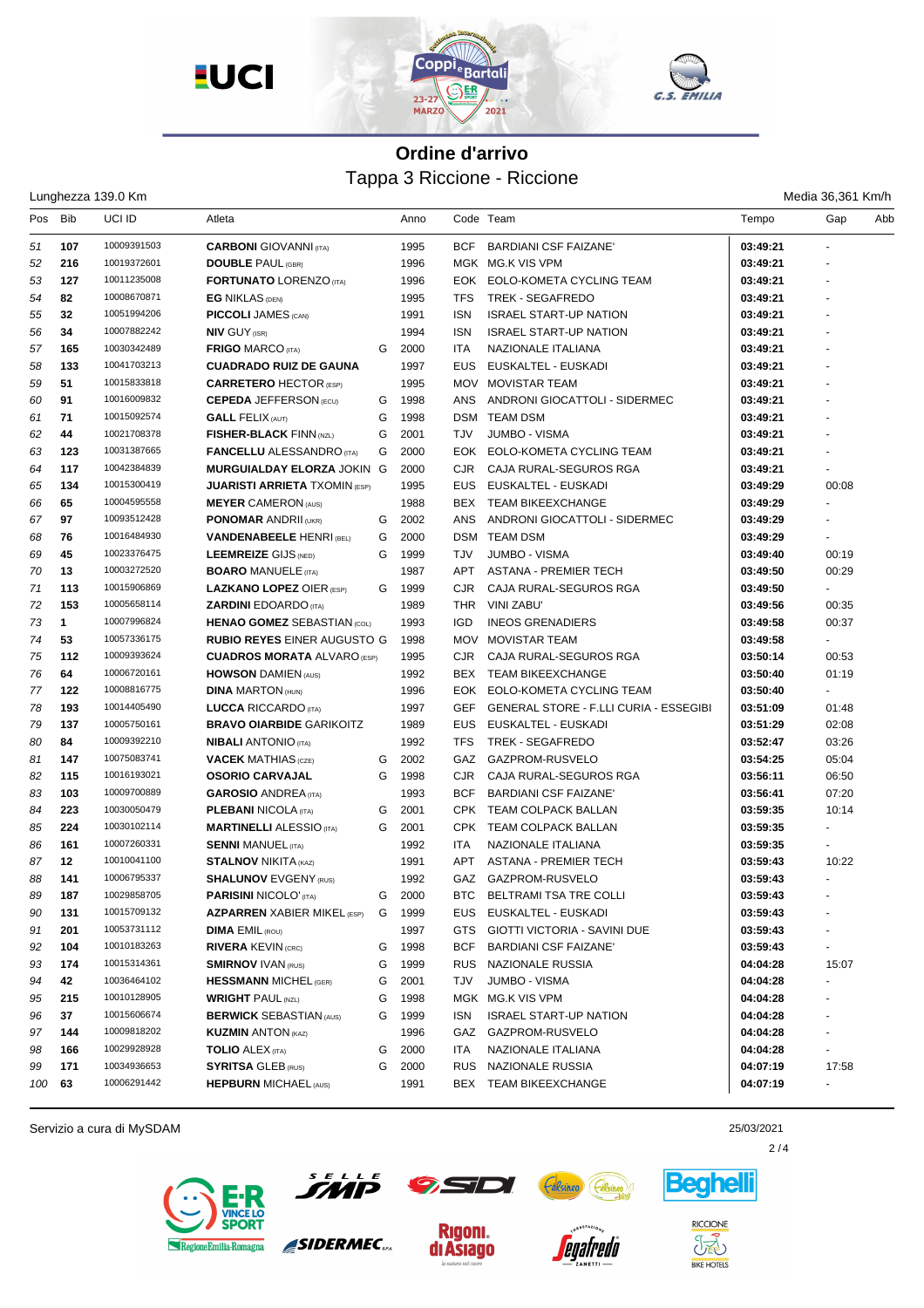

| Media 36,361 Km/h |  |
|-------------------|--|
|                   |  |

|         |         | Lunghezza 139.0 Km |                                    |   |      |            |                                               |          | Media 36,361 Km/h |     |
|---------|---------|--------------------|------------------------------------|---|------|------------|-----------------------------------------------|----------|-------------------|-----|
| Pos Bib |         | UCI ID             | Atleta                             |   | Anno |            | Code Team                                     | Tempo    | Gap               | Abb |
| 101     | 181     | 10029728157        | <b>PESENTI THOMAS</b> (ITA)        | G | 1999 | BTC.       | BELTRAMI TSA TRE COLLI                        | 04:07:19 |                   |     |
| 102     | 243     | 10014478343        | <b>COLOMBO</b> RAUL (ITA)          |   | 1996 | IWM.       | WORK SERVICE MARCHIOL DINATEK                 | 04:07:19 |                   |     |
| 103     | 143     | 10008924384        | <b>CIMA</b> DAMIANO (ITA)          |   | 1993 |            | GAZ GAZPROM-RUSVELO                           | 04:07:19 |                   |     |
| 104     | 173     | 10015265659        | <b>MUKHOMEDIAROV DMITRII (RUS)</b> | G | 1999 |            | RUS NAZIONALE RUSSIA                          | 04:07:19 |                   |     |
| 105     | 226     | 10029403108        | <b>PETRUCCI MATTIA</b> (ITA)       | G | 2000 |            | CPK TEAM COLPACK BALLAN                       | 04:07:19 |                   |     |
| 106     | 185     | 10084075035        | <b>MILESI</b> LORENZO (ITA)        | G | 2002 | BTC.       | BELTRAMI TSA TRE COLLI                        | 04:07:19 |                   |     |
| 107     | 54      | 10010973714        | <b>JØRGENSEN MATHIAS</b>           |   | 1997 |            | MOV MOVISTAR TEAM                             | 04:07:19 |                   |     |
| 108     | 212     | 10010970579        | <b>SALVIETTI NICCOLO' (ITA)</b>    |   | 1993 |            | MGK MG.K VIS VPM                              | 04:07:19 |                   |     |
| 109     | 184     | 10030311066        | <b>PIRAS ANDREA</b> (ITA)          | G | 2002 | BTC.       | BELTRAMI TSA TRE COLLI                        | 04:07:19 |                   |     |
| 110     | 93      | 10062390178        | <b>UMBA LOPEZ ABNER SANTIAGOG</b>  |   | 2002 | ANS        | ANDRONI GIOCATTOLI - SIDERMEC                 | 04:07:19 |                   |     |
| 111     | 182     | 10030127271        | <b>CRETTI LUCA (ITA)</b>           | G | 2001 | <b>BTC</b> | BELTRAMI TSA TRE COLLI                        | 04:07:19 |                   |     |
| 112     | 142     | 10010201350        | <b>RIKUNOV PETR (RUS)</b>          |   | 1997 |            | GAZ GAZPROM-RUSVELO                           | 04:07:19 |                   |     |
| 113     | 186     | 10030220635        | <b>DE PRETTO DAVIDE (ITA)</b>      | G | 2002 | BTC        | BELTRAMI TSA TRE COLLI                        | 04:07:19 |                   |     |
| 114     | 125     | 10008672891        | <b>FRAPPORTI MATTIA (ITA)</b>      |   | 1994 |            | EOK EOLO-KOMETA CYCLING TEAM                  | 04:07:19 |                   |     |
| 115     | 237     | 10021918142        | <b>CHRISTENSEN DREW (NZL)</b>      | G | 2001 | T4Q        | TEAM QHUBEKA                                  | 04:07:19 |                   |     |
| 116     | 116     | 10008682793        | <b>SAEZ BENITO HECTOR (ESP)</b>    |   | 1993 | CJR        | CAJA RURAL-SEGUROS RGA                        | 04:07:19 |                   |     |
| 117     | 106     | 10014968191        | <b>MONACO ALESSANDRO (ITA)</b>     | G | 1998 | <b>BCF</b> | <b>BARDIANI CSF FAIZANE'</b>                  | 04:07:19 |                   |     |
| 118     | 227     | 10030129493        | <b>UMBRI</b> GIDAS (ITA)           | G | 2001 |            | CPK TEAM COLPACK BALLAN                       | 04:07:19 |                   |     |
| 119     | 95      | 10007822729        | <b>RUMAC JOSIP (CRO)</b>           |   | 1994 | ANS        | ANDRONI GIOCATTOLI - SIDERMEC                 | 04:07:19 |                   |     |
| 120     | 244     | 10015134004        | <b>ZANDRI FRANCESCO (ITA)</b>      |   | 1997 | IWM        | WORK SERVICE MARCHIOL DINATEK                 | 04:07:19 |                   |     |
| 121     | 195     | 10015792792        | <b>TOSIN RICCARDO</b> (ITA)        | G | 1998 | <b>GEF</b> | <b>GENERAL STORE - F.LLI CURIA - ESSEGIBI</b> | 04:07:19 |                   |     |
| 122     | 25      | 10003292324        | <b>CAVENDISH MARK (GBR)</b>        |   | 1985 | DQT        | DECEUNINCK - QUICK-STEP                       | 04:07:19 |                   |     |
| 123     | 74      | 10023963529        | <b>HAYTER LEO (GBR)</b>            | G | 2001 |            | <b>DSM TEAM DSM</b>                           | 04:07:19 |                   |     |
| 124     | 197     | 10009639255        | <b>ZAHIRI</b> ABDERRAHIM (MAR)     |   | 1996 | <b>GEF</b> | GENERAL STORE - F.LLI CURIA - ESSEGIBI        | 04:07:19 |                   |     |
| 125     | 23      | 10015311028        | <b>GARRISON IAN (USA)</b>          | G | 1998 | DQT        | DECEUNINCK - QUICK-STEP                       | 04:07:19 |                   |     |
| 126     | 35      | 10005391564        | <b>BRANDLE MATTHIAS (AUT)</b>      |   | 1989 | <b>ISN</b> | <b>ISRAEL START-UP NATION</b>                 | 04:07:19 |                   |     |
| 127     | 217     | 10023491663        | <b>CAROLLO</b> FRANCESCO (ITA)     | G | 2000 |            | MGK MG.K VIS VPM                              | 04:07:19 |                   |     |
| 128     | 211     | 10009780715        | <b>RADICE RAFFAELE (ITA)</b>       |   | 1996 |            | MGK MG.K VIS VPM                              | 04:07:19 |                   |     |
| 129     | 214     | 10030110905        | <b>DRAGHI</b> GUIDO (ITA)          | G | 2001 |            | MGK MG.K VIS VPM                              | 04:07:19 |                   |     |
| 130     | 183     | 10030302376        | <b>BALESTRA LORENZO</b> (ITA)      | G | 2002 | BTC.       | BELTRAMI TSA TRE COLLI                        | 04:07:19 |                   |     |
| 131     | 242     | 10010971185        | <b>BURCHIO FEDERICO (ITA)</b>      |   | 1996 | IWM        | WORK SERVICE MARCHIOL DINATEK                 | 04:07:19 |                   |     |
| 132     | 151     | 10009974816        | <b>BEVILACQUA SIMONE (ITA)</b>     |   | 1997 |            | THR VINI ZABU'                                | 04:08:00 | 18:39             |     |
| 133     | 154     | 10004501891        | <b>FRAPPORTI MARCO (ITA)</b>       |   | 1985 |            | THR VINI ZABU'                                | 04:08:00 |                   |     |
| 134     | 172     | 10034952922        | <b>BERSENEV NIKITA (RUS)</b>       | G | 2000 | <b>RUS</b> | NAZIONALE RUSSIA                              | 04:08:00 |                   |     |
| 135     | 43      | 10022852170        | <b>PLUIMERS RICK (NED)</b>         | G | 2000 | <b>TJV</b> | <b>JUMBO - VISMA</b>                          | 04:08:00 |                   |     |
| 136     | 221     | 10030125049        | <b>BOSCARO</b> DAVIDE (ITA)        | G | 2000 |            | CPK TEAM COLPACK BALLAN                       | 04:08:00 |                   |     |
| 137     | 196     | 10015832000        | <b>VISINTAINER LORENZO (ITA)</b>   | G | 1999 | <b>GEF</b> | <b>GENERAL STORE - F.LLI CURIA - ESSEGIBI</b> | 04:08:00 |                   |     |
| 138     | 203     | 10005503217        | <b>GUARDINI ANDREA</b> (ITA)       |   | 1989 | GTS.       | GIOTTI VICTORIA - SAVINI DUE                  | 04:08:00 |                   |     |
| 139     | 163     | 10006891630        | <b>SCARTEZZINI MICHELE (ITA)</b>   |   | 1992 | ITA        | NAZIONALE ITALIANA                            | 04:08:00 |                   |     |
| 140     | 194     | 10015078935        | <b>ROCCHETTA CRISTIAN (ITA)</b>    | G | 1998 | <b>GEF</b> | <b>GENERAL STORE - F.LLI CURIA - ESSEGIBI</b> | 04:07:19 |                   |     |
| 141     | 192     | 10015408634        | <b>BASEGGIO MATTEO (ITA)</b>       | G | 1998 | <b>GEF</b> | GENERAL STORE - F.LLI CURIA - ESSEGIBI        | 04:08:00 |                   |     |
| 142     | 155     | 10008972884        | <b>MARECZKO JAKUB (ITA)</b>        |   | 1994 |            | THR VINI ZABU'                                | 04:08:00 |                   |     |
| 143     | 191     | 10058443692        | <b>GORAK DOMINIK (POL)</b>         | G | 2001 | <b>GEF</b> | GENERAL STORE - F.LLI CURIA - ESSEGIBI        | 04:08:00 |                   |     |
| 144     | 14      | 10009818101        | <b>NATAROV YURIY (KAZ)</b>         |   | 1996 |            | APT ASTANA - PREMIER TECH                     | 04:08:00 |                   |     |
|         | 145 152 | 10008854868        | <b>STACCHIOTTI RICCARDO (ITA)</b>  |   | 1991 |            | THR VINI ZABU'                                | 04:08:00 |                   |     |
| 146     | 124     | 10023603013        | <b>FETTER ERIK (HUN)</b>           | G | 2000 | EOK        | EOLO-KOMETA CYCLING TEAM                      | 04:08:00 |                   |     |
| 147     | 232     | 10010995841        | <b>SUNDERLAND DYLAN (AUS)</b>      |   | 1996 | T4Q        | TEAM QHUBEKA                                  | 04:08:00 |                   |     |
| 148     | 247     | 10000991808        | <b>REBELLIN</b> DAVIDE (ITA)       |   | 1971 | IWM        | WORK SERVICE MARCHIOL DINATEK                 | 04:08:00 |                   |     |
| 149     | 62      | 10004404790        | <b>BEWLEY SAMUEL (NZL)</b>         |   | 1987 |            | BEX TEAM BIKEEXCHANGE                         | 04:08:00 |                   |     |
|         | 150 156 | 10006903754        | <b>BERTAZZO LIAM (ITA)</b>         |   | 1992 |            | THR VINI ZABU'                                | 04:08:00 |                   |     |
|         |         |                    |                                    |   |      |            |                                               |          |                   |     |

Servizio a cura di MySDAM 25/03/2021





SIDERMEC.

**Rigoni.** 

di Asiago



*enatredo* 



 $3/4$